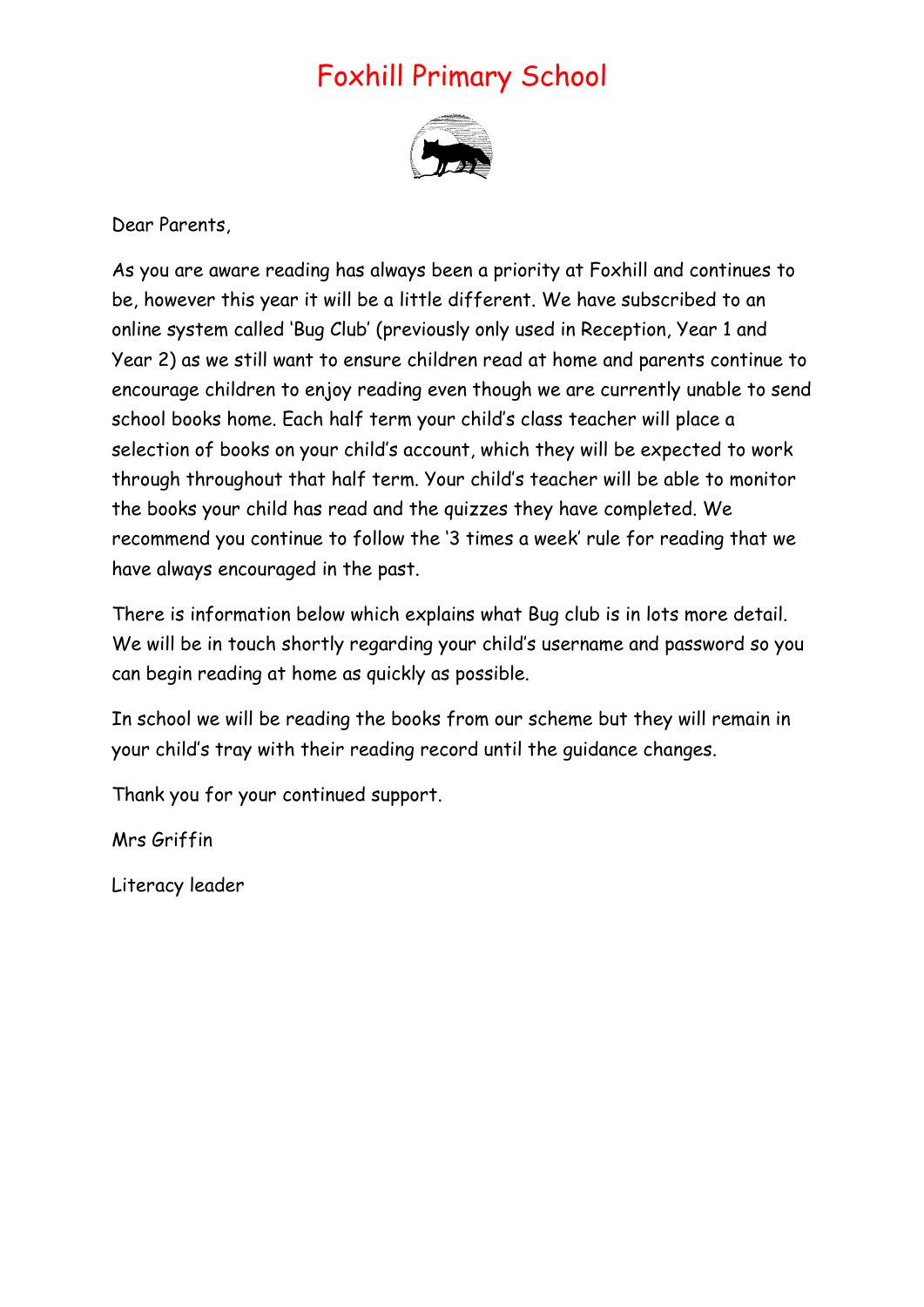# Foxhill Primary School





# **Welcome to Bug Club!**

## **What is Bug Club?**

Bug Club is a finely-levelled reading scheme, which ensures that all children can find books at exactly the right level for them. What's more, there are online versions for every printed title and a personalised website for each child.

### **Using the online reading world**

If you have access to an internet connection, your child can enjoy reading **Bug Club** books online as well as in print. Each child has a unique homepage and can log into it by following these steps:

### 1. Go to **[www.activelearnprimary.co.uk](http://www.activelearnprimary.co.uk/)**

- 2. Enter the login details.
- **3.** Your child's homepage will appear.

## **Reading a book online**

We allocate books to your child according to their reading levels. These books will appear in the 'My Stuff' area of their personal homepages.



Throughout the books there are quiz questions for your child to complete. To answer a question, just click on the bug icon. Your child does not need to finish all the quiz questions in one sitting and can come back to a book later.

When your child has finished all the quiz questions in a book, he or she will earn 'ActiveLearn Coins'. By reading more books, your child will earn enough

coins to 'buy' a reward in one of the many reward schemes. The answers to the quiz questions will be sent back to our teacher site so that we can see how your child is progressing. We will also be able to assign more books for your child to read if the virtual book bag is running low.